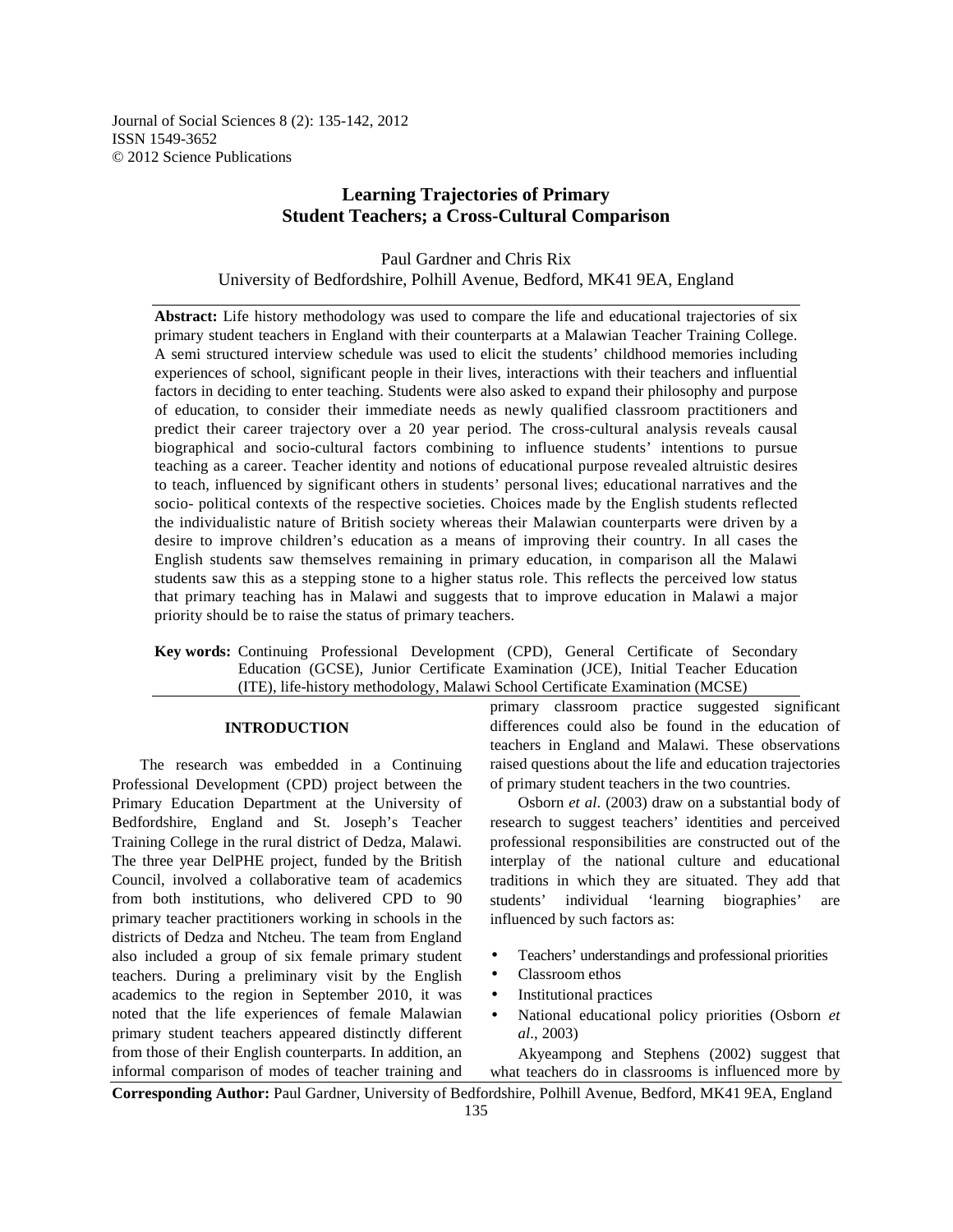their '...socio-historical past, beliefs and values,' than it is by learning on teacher education programmes. Furthermore, they add that personal schemas of teacher behaviour are formed by means of the myriad interactions with teachers during schooling, which may be at variance with dominant discourse of what teaching is. These findings suggest that student teachers are simultaneously positioned both as learners and emergent professional teachers and are therefore, subject to the duality of dominant national cultural discourses and their own personal biographical 'footprints'.

 Our comparative investigation set out to identify commonalities and divergences in students' lives and educational experiences. In addition, motives for choosing teaching as a career were identified. The socio-cultural frame of reference within which this study is situated can be exemplified in Fig. 1 which illustrates the 'nested' influence of socio-cultural and socio-political discourses on teachers, pedagogy and the identities of learners. The model is situated in a synthesis of Bronfenbrenner's bio-ecological systems theory (Bronfenbrenner, 1979) and Gramsci's theory of cultural hegemony (Gramsci, 1971).

 In our socio-cultural model we posit that sociocultural and political discourses cascade through institutional discourses to teacher identity and classroom practice, which in turn frame pupil identity, along with the influence of family. The students in our study were once pupils whose identities, as pupils, become part of their trajectory into teaching. Hence, the biography of the student teacher is influenced by the biography of significant others (Stanley, 1992), namely previous teachers and influential members of family.



Fig. 1: Nested' socio-cultural model

 However, these micro-influences reside within broader macro-influences of the dominant socioolitical discourse which shapes the relationship of the individual to the state and its socio-political ethos.

#### **MATERIALS AND METHODS**

 The specific foci of this investigation were located around questions to with such things as: childhood memories; significant people in the lives of students; experiences of school and significant interactions with teachers; the age at which they began thinking about teaching as a career and the influential factors in their choice as well as their route into teaching. In addition, students were asked to expound their philosophy and purpose of education; to consider their immediate needs as newly qualified classroom practitioners and to predict their career trajectory over a 20 year period, following graduation.

 By means of the use of life-history methodology the 'learning biographies and personal narratives' of the six female primary student teachers from England were elicited and compared with those of an equal number of female student teachers in Malawi. Bruner (2002) narratives are ways of learning and knowing about the world. Narrative, which re-emerged as a scholarly activity across disciplines in the second half of the Twentieth Century, synthesises an individual's cognitive and affective interpretations of their sociocultural world (Bresler, 2006; Squire *et al.*, 2008) note this method of social research, which has its antecedents in humanism and the confluence of Russian Structuralism and French Post-structuralism, is concerned with analysing both individual identity and the social construction of lives. Stanley (1992) reminds us that 'memory is selective' and that biographies are not necessarily referential. Given that all the participants had difficulty remembering large parts of their childhoods, we would concur with this. Nevertheless, the fragmented narratives of students revealed the extent to which individual lives are infused with the lives of others and that all individual narratives are ideological accounts (Stanley 1992); that is the individual's autobiography is situated in the socioultural and political discourses of the era of lived experience. Not only are personal narratives socioultural 'documents' they also reveal the nature of the individual's identity. 'The storyteller does not tell the story, so much as s/he is told by it (Squire *et al*. 2008). If individual narrative reveals personal identity, which is itself situated in socio-cultural discourses, life history methodology reveals as much about society, as it does about the person. The particularity of individual narrative, which may be prone to a critique of subjectivity, becomes more reliable when patterns are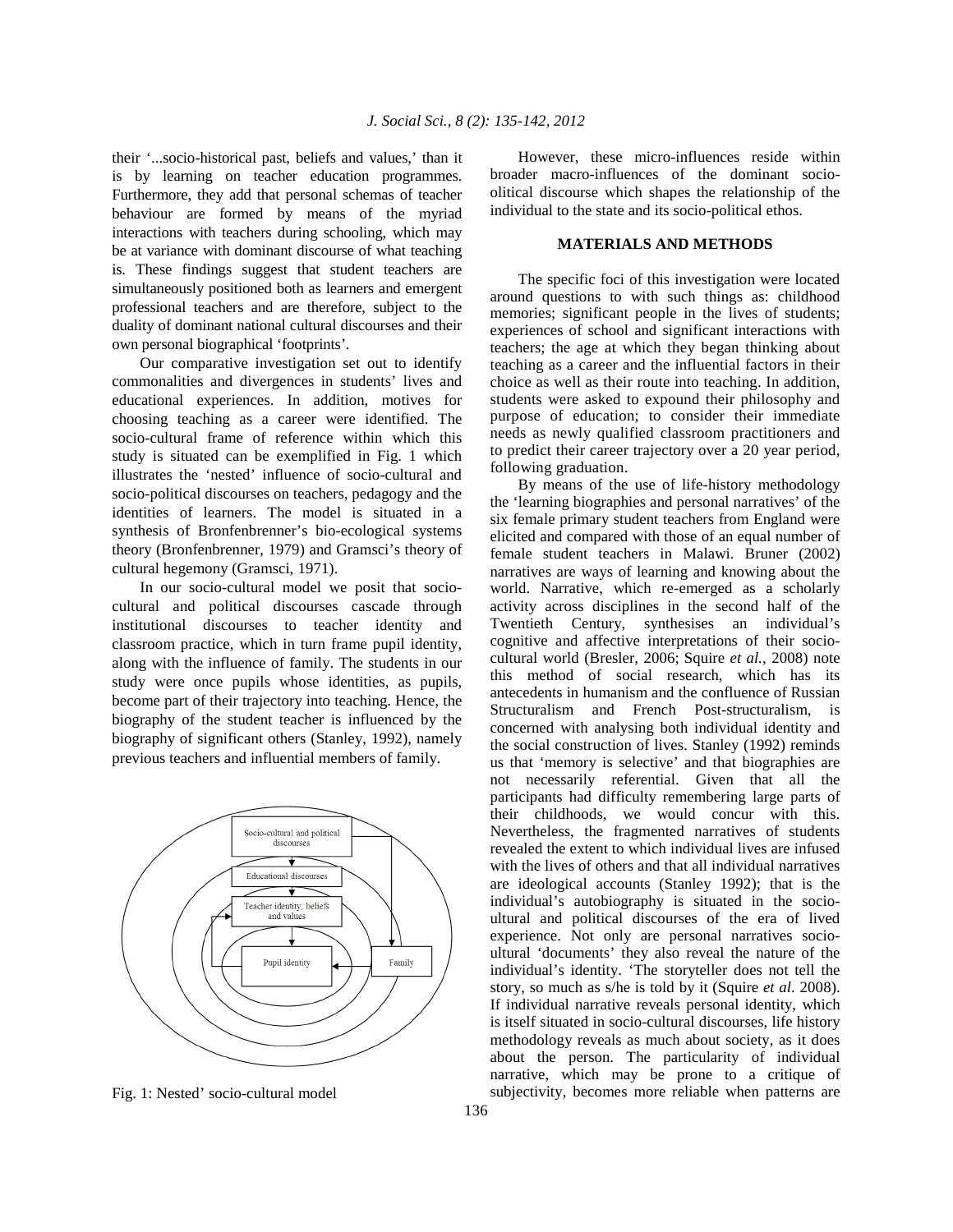extrapolated across collective narratives in order to identify common causal social factors that transcend individual trajectories. In our analysis of students' lives, education and intended future trajectories, we identified and analysed these emerging patterns of experience to reveal the dialogic construction of these student teachers in their contrasting socio-cultural 'frames' of England and Malawi.

 A semi-structured interview schedule was used to engage each student teacher in individual face to face naturalistic discussion with the researcher. Participants were self-selecting having volunteered to be involved in the research project. When, in Malawi, the English student teachers were paired with Malawian student teachers and used the same semi-structured schedule to elicit life history data from their counterparts. It is envisaged that by positioning the English students as researchers within a study in which they were initially the subjects will encourage critical self reflection and enable the English students to articulate significant points of similarity and difference between their own socially situated trajectories and those of their Malawian counterparts. Hence the investigation will evolve by means of multilayered, discursive and reflective practice.

**The English student teachers:** In addition to their shared gender, the student teachers in the English sample were in the third year of a four-year course, leading to a Bachelor of Education, Honours Degree (B.Ed.). Four of the six were local to the university. Of the remaining two, one student was originally from Finland and the second, although born in London, had made several trips to Jamaica as a child, where she attended school for a brief period. These two students were able to demonstrate some existing awareness of cross-cultural comparisons, as a result of their exposure to different education systems. Such comparisons can reveal 'ethnocentric assumptions' and illumine alternative perspectives (Osborn *et al*., 2003). Only two of the students had taken a conventional route into Initial Teacher Education (ITE) by commencing university on graduation from school at the age of 18. Two of the others had begun alternative careers, before deciding to train to be teachers. The final two students began university courses, one to do a law degree and another to be a secondary PE teacher but both terminated in their first year, one because she disliked the routine of study and the other because she questioned her commitment to her chosen career. Both began paid employment. For one of these students the absence from study was short lived, after working as a teaching assistant for a year she returned to university to study primary education; for the other a successful career in retailing followed. The age profile of the sample ranged from 21-28, which is uncharacteristic of

students in their year group, the majority of whom would be closer to a modal average of 21. Entry qualifications to teacher education in England require students to have a minimum of a C grade in English, Mathematics and Science at General Certificate of Secondary Education (GCSE), which are usually acquired at the age of 16 and a minimum point score of approximately 240, which is achieved by means of qualifications at Advanced Level or an equivalent approved course of study. Prospective students are also required to satisfy specific university selection requirements, involving tests in Mathematics and English, as well as group and individual interviews, conducted by academics in the Education Department. Students also have to demonstrate a commitment to teaching before being offered a university place.

**The Malawi student teachers:** The primary student teachers from Malawi were all nearing the end of the first year of their two year course at St Joseph's Teacher Training College (an all women college). One student had grown up in a village in the Dedza district, one was from a town in Southern Malawi, the rest were from villages in rural areas some distance from the college. All the students had passed the Malawi School Certificate Examination (MSCE) in Form 4 (the final year of secondary schooling) and, based on their results and a written application, were assigned to St Joseph's Teacher Training College by the government. The age profile of the sample ranged from 18-20 which is typical of students in their first year of teacher training in Malawi. Two of the students had considered other careers, before deciding on teaching, one in nursing and the other in the law.

**The state of education in England and Malawi:** The English education system has evolved from a humanist approach to learning which emphasises individualism, moral and spiritual values (Osborn *et al* 2003). Since the Education Reform Act of 1988, the state has levered increasing amounts of control over the curriculum and assessment practices, whilst devolving money and financial management to individual schools. However, these changes apply only to the state sector. Both England and Malawi have a two tier education system, separating autonomous private schools from the public sector. The two tier systems both reflect and reproduce inequalities of wealth, power and academic achievement. All of the students educated in England attended state schools. There is no private school sector in Finland and therefore the one Finnish student in this study had much in common with her English counterparts. However, Osborn *et al* (2003) note in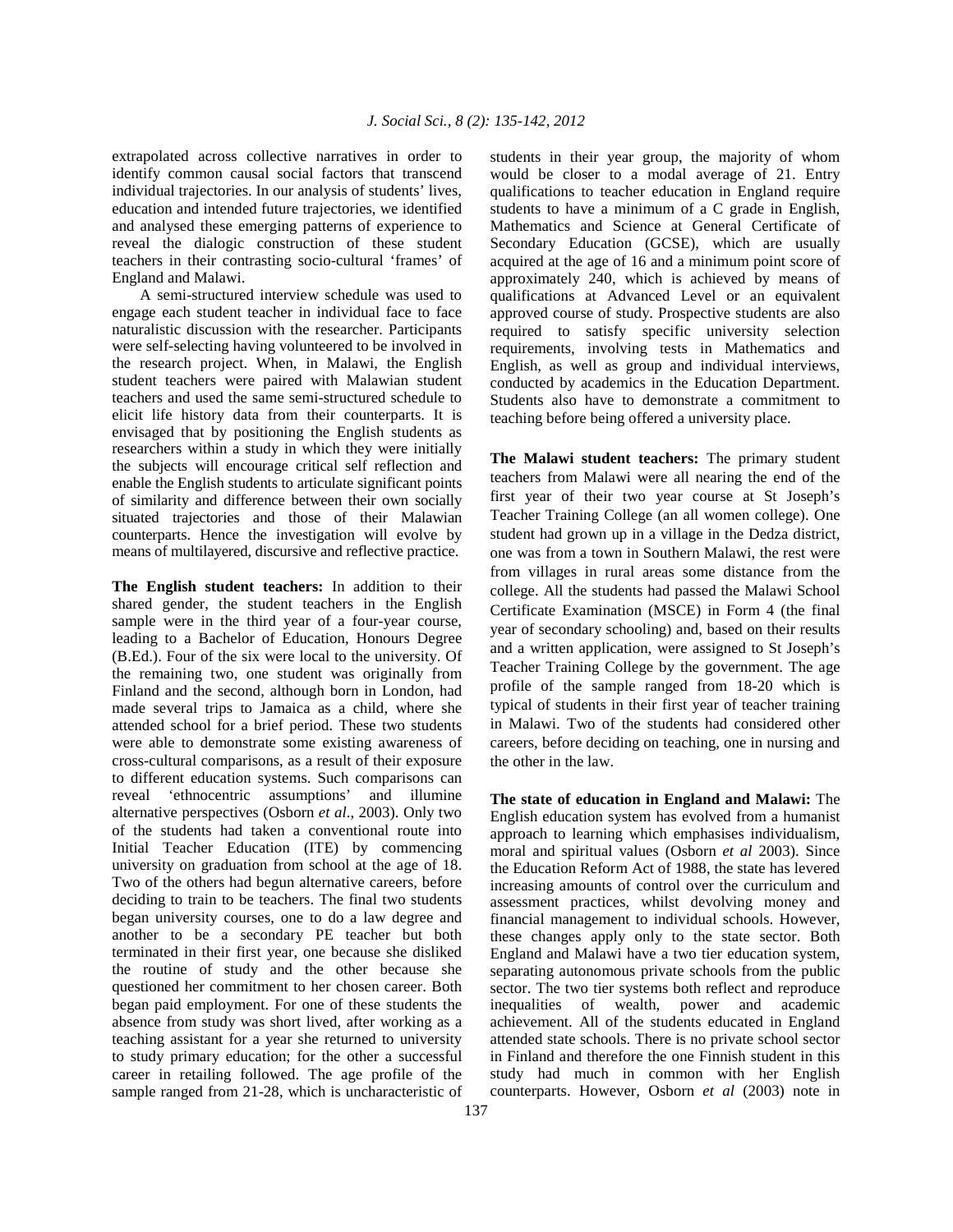their comparative study of three European education systems, the Nordic countries are characterised by '. A strong tradition of communitarianism.' The extent to which the Finnish student's view of primary education was influenced by her society's dominant educational discourse was evident when she said, '..In primary school you learn how to be in society.' Later in the interview she returned to the cyclical nature of this correspondence when she stated.

 That's what we do in Finland..Children help one another.. Collaboration is allowed.. I have not seen that happen in England... Finnish society is more cooperative than English society." (student I)

 By positioning the English students as quasiresearchers, each one interviewing a Malawian counterpart, it is envisaged they will do what student I has done, perceive the nature of English culture, society and education through the lens of counter reflection, that is, learning about ourselves through what they learn about others. In their three-way comparative study Osborn *et al* (2003) concluded that English education is characterised by the twin themes of 'differentiation and individualism'.

 During Kamuzu Banda's regime (1966-1994), most Malawians were denied basic education, 'only the rich, the best and the brightest were encouraged to attend secondary school' Stateuniversity.com, 2011a. In 1994 free primary education was introduced and although this has vastly improved access to education coping with the increase in numbers of pupils has created problems in assuring the quality of provision. The government has responded by re-evaluating the training of teachers and establishing a clear career path for primary teachers. This current '8-4-4' education system is comprised of 8 years of primary schooling (standard 1 to standard 8), 4 years of secondary school (Form 1-4) and usually 4 years of university education. Primary school begins at the age of six and is now compulsory and all pupils sit the Primary School Leaving Certificate exams at the end of standard 8. Those who pass are eligible to attend secondary schools which are all fee paying Southern and Eastern Africa Consortium for Monitoring Educational Quality, 2011. This means that many families cannot afford a secondary education for their children. In secondary school pupils sit a Junior Certificate Examination (JCE) in Form 2 and a Malawi School Certificate Examination (MCSE) in Form 4. MCSE results are used in the selection of candidates for training courses and employment. The Ministry of Education develops the curriculum delivered in Malawi schools and they also oversee teacher training. To become a primary

teacher students now need an MCSE (type 2 teacher), or a JCE (type 3 teacher) and successfully complete a two year Teachers Certificate Stateuniversity.com 2011b. The first year of the Teachers Certificate is based in the Training College and the second year in one of the schools associated with the college.

 A number of educational priorities were highlighted in the Ministry of Education, Science and Technology's statement concerning the National Education Sector Plan (NESP) 2008-2017. Malawi Ministry of Education, Science and Technology, 2008 This was devised to support the integration of all key players in the Malawi education sector and to respond to 'national and international aspirations during the given decade'. This statement sets out the views of the Government in relation to education sector goals and objectives and proposals as to how such goals and objectives will be achieved. The vision outlined in this document draws on the Malawi Growth and Development Strategy (MGDS) and sees the education sector as 'a catalyst for socio- economic development, industrial growth and instrument for empowering the poor, the weak and voiceless. Education enhances group solidarity, national consciousness and tolerance of diversity.' (Government of Malawi, 2006) Three thematic areas of intervention are identified within the NESP. These are to improve:

- Equitable access to education
- The quality and relevance of the curriculum
- Governance and management of the system

in all institutions from basic to higher education. A further major priority identified is to improve girls' enrolment and retention, particularly in secondary school, reflecting government policy to empower women in Malawi society.

#### **RESULTS AND DISCUSSION**

**English student teachers:** One outstanding characteristic of the English students was the stability of their lives from early childhood to the present time, which afforded them economic, emotional and psychological security. Significant childhood memories were located around anecdotes of family. These involved journeys to see grandparents, the birth of a sibling, family celebrations and leisure activities. The peer group featured to a far lesser extent than family. Childhood friends were almost absent or at best incidental in the stories of these students. When friends were mentioned it was in passing or they were referred to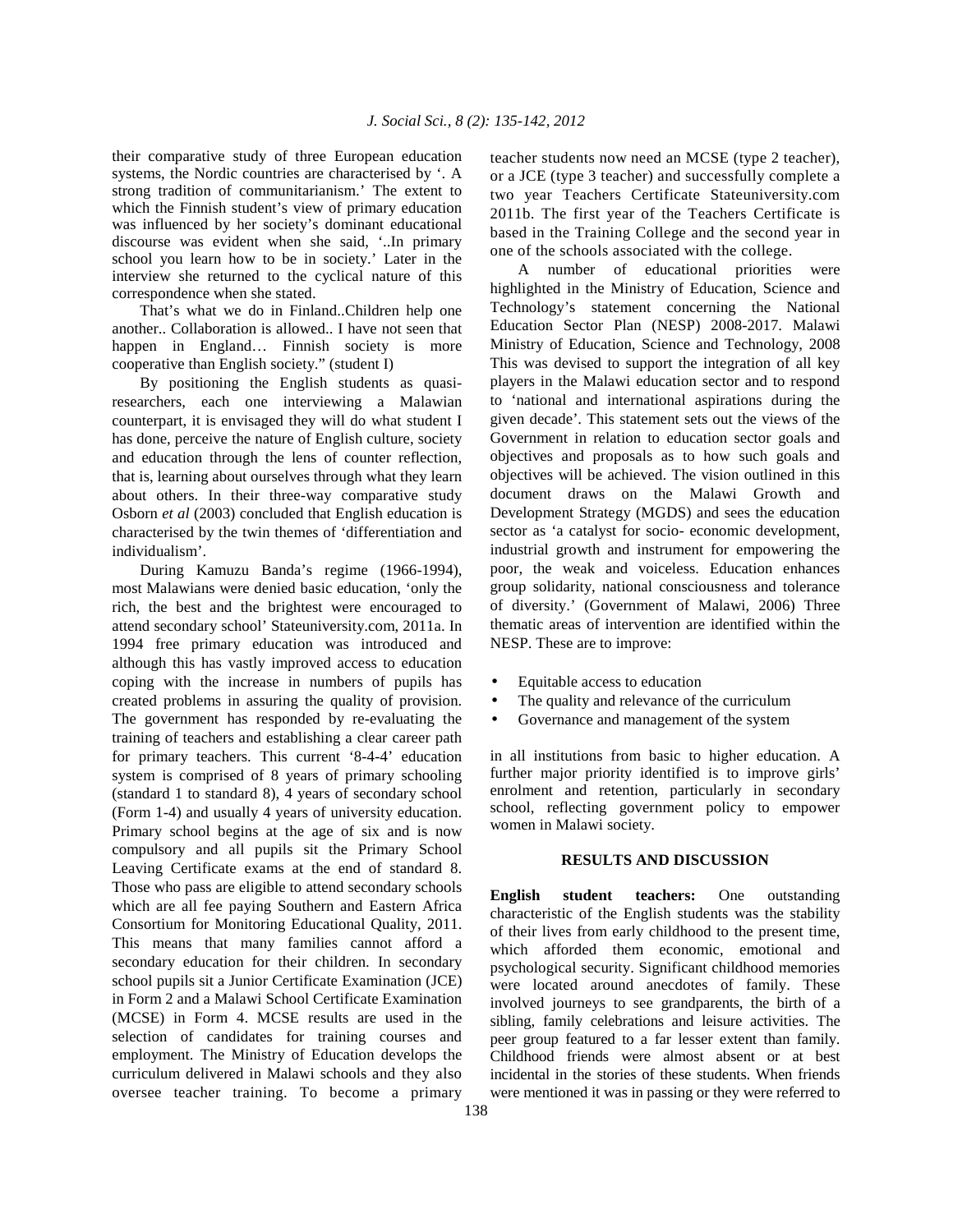as an amorphous mass associated with playing in large groups in the countryside. Family was at the centre of their childhood narratives and all students identified people in their nuclear family who were nurturing and supportive. In the main this was parents but not exclusively so. The one student who reported an absent father cited her mother and sisters as the ones who gave her guidance. Although this student reported a 'strict' family upbringing, the general tenor of family life was one of liberal paternalism:

- My dad was always at home to take me to clubs" (student I)
- Mum and dad were always there for me." (student H)

 Parents were not overbearing and heavy with expectations of academic success. They rather put the onus on the child, 'to do their best.' Sometimes this laissez faire approach to parenting was accompanied by biographical analogy. One student reported how her father was in a 'successful job' but had begun his working life as a carpenter on a building site. The symbol of his low social status was the fact he could only afford jam in his sandwiches every day. She recalled nostalgically:

 My dad has always taught me … if you work hard at anything you will be successful." (student H)

 The power of incidental advice was reported by another student who cited an occasion when a school friend had told her, "..even though you cannot do it, say you can." (student C). It was a refrain subsequently voiced every time she met a challenge in life. This student was also encouraged by her elder sister who had been to university and who had impressed upon her the '..Consequences of not studying enough'. These examples are indicative of a general finding that the individual life narratives of these students included the assimilated biographies of significant others. Although students were initially unable to identify any advantages they had had in life, reflections on the lives of their peers who had come from separated families caused them to reinterpret their own lives by means of contrastive biographies. With the exception of the student raised in Finland, there was recognition that family stability was a social marker between academic success and failure. This, combined with selfdetermination, especially at secondary school and excellent teachers, was perceived to be the driving force behind the academic success necessary to gain the prerequisite entry qualifications to teaching.

 Outside the sphere of family, teachers were sometimes 'towering' figures in the lives of students as children and young people. In several instances specific teachers were cited as the inspiration behind the choice to become a teacher:

- Teachers really influenced me. In terms of wanting to be a teacher." (student S)
- My P.E. teacher… she was somebody I wanted to be." (student L)
- I had some amazing teachers at school." (student Ch)

 It was not so much that students were generally influenced by teachers, as role models, or remembered them as effective practitioners, but rather that teachers had made learning enjoyable and were supportive.

• Teachers did a good job…I thought it would be nice to do the same for others." (student C)

 What is evident from these statements is the affective impact both teachers and schools had on the lives of these students, as children. The positive social ambiance of school and the charisma of significant teachers appear to have influenced tendencies towards teaching as a future career for five of the English students. They traced first desires to be a teacher to early points in their lives, ranging from 9-13. Only one student chose teaching later in life, at the age of 24. Even those students who began careers outside teaching stated it had always been a desire.

 The English students saw education both as a means of individual, as well as collective, improvement of children. The role of the teacher was seen as the facilitator who was there to 'make a difference' to children's lives.

- Without education there is nothing....if you cannot educate then I think the world would be a scary place. I think everyone has a right to a good education, irrespective of background." (student S)
- Education is the key.. If you are not educated …you cannot achieve anything." (student C)

 Implicitly these views are framed in altruistic desire, which can be traced back to students' own experiences of school. If the social dimension of school was under-stated by the students schooled in England, it was boldly stated by the student schooled in Finland:

 In primary school you teach the skills, how to behave, how to learn and how to socialise with other people..the whole society is like a big school and school is like society… in primary school you learn how to be in society" (student I).

 Her identity as a teacher and her future pedagogy, embedded in collaborative learning, was firmly located in her own experience of school, which was itself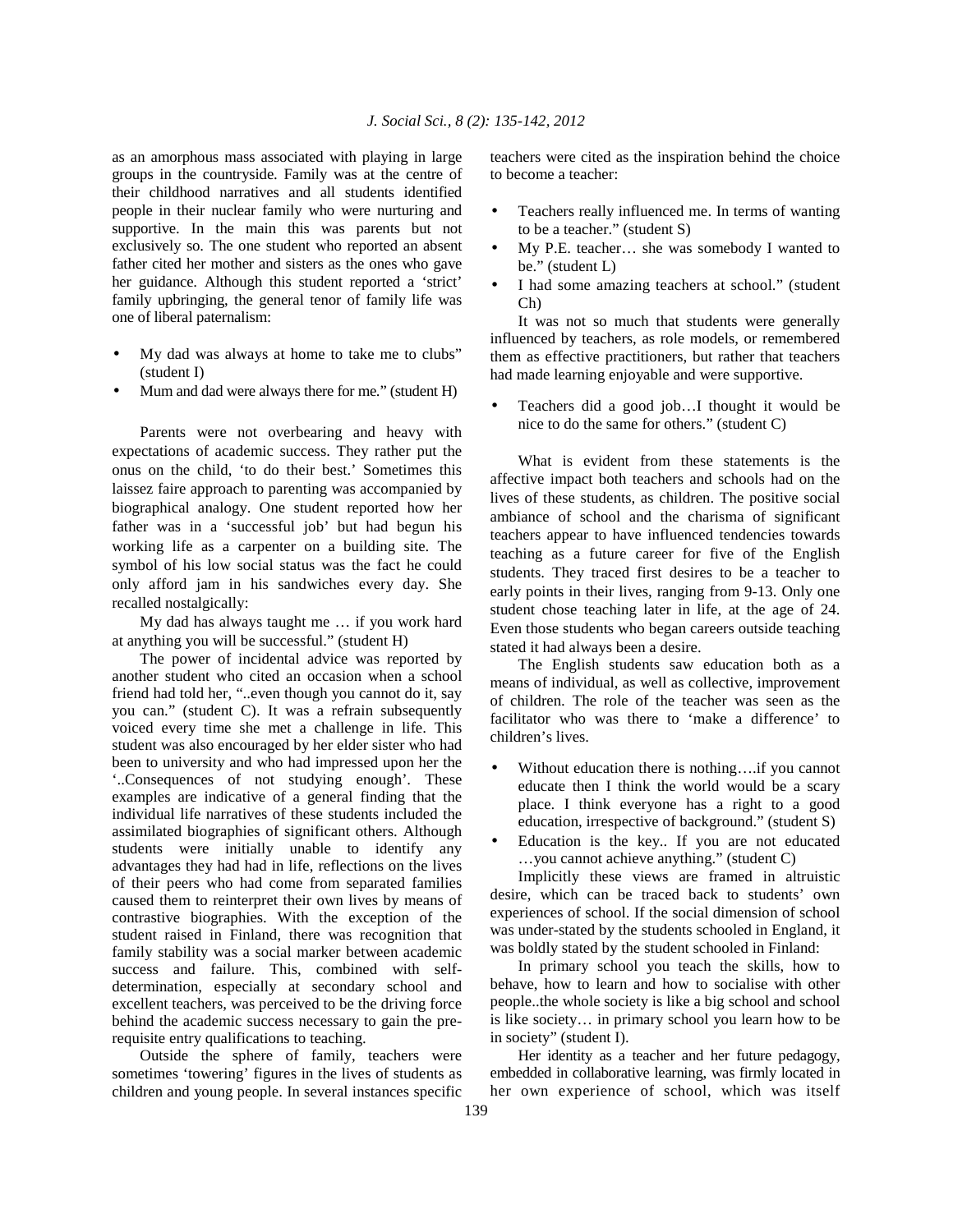indicative of the cooperative nature of wider Finnish society.

 When discussing their reasons for entering the teaching profession the majority of English students had thought about being teachers at an early age. They wanted to duplicate their positive experiences of school and make a difference for individual pupils and children collectively. They also considered themselves as facilitators in supporting children's development as learners.

- Could see what a difference you can make with small groups of children especially children coming from a difficult background" (student S)
- I like the fact that I can help mould a child or children to be better individuals." (student C)
- Because I enjoyed being at school... made sense to go in to teaching. Teachers did a good job with me and nice to do the same." (student Ch)

 The students all considered that their immediate needs, once qualified and in their first teaching post, would be a supportive environment working with members of staff who were approachable and able to provide advice.

- A good support system from other members of staff." (student S)
- Having support from somebody who can guide you, putting everything in to place." (student L)
- Having support of people working with to get general advice…" (student Ch)
- Support...I think...that constant reinforcement that you are doing it right…" (student H)

 Their longer term aspirations involved promotion to various posts of responsibility but all still within the primary education sector. One student's long term ambition is to influence education policy.

- Moving towards being a team leader for a Key Stage. Maybe later a head teacher….Unless something drastic happens I see myself as staying in the teaching profession." (student S)
- I hope to remain in teaching...would like more responsibility perhaps a deputy head with responsibility but still teaching." (student L)
- I would like to think I will still be teaching in 20 years time….If the opportunity came along maybe become a head teacher but my main goal is to be a teacher." (student Ch)
- I see myself as a deputy head or head teacher.... I would definitely like to influence policy in education." (student H)

**Malawi student teachers:** In contrast to the English students the family life of the Malawi students was generally less stable. One student was orphaned at the age of 2, both her parents dying of malaria. She then lived with her grandmother, but at a young age was responsible for supporting herself and her elderly grandparents. I worked growing different crops like tomatoes, beans maize. After that I was selling them to get money to help myself and my grandparents." (student Z)

 However her grandmother was seen as being significant in the encouragement she gave.

 My grandmother she was the one who kept encouraging me in working hard in school and at the church" (student Z)

 Another student's parents often argued due to her father's drunken behaviour and they separated when she was five. They got back together but then both her parents died, her father when she was nine years old and her mother when she was aged thirteen. She was then reliant on her sisters to support her.

 Other students did have more stable family lives but parents although supportive did not always encourage them to go in to the teaching profession.

 My family loved me so much being the last born… My mum wanted me to be a teacher. My father did not like me to be a teacher because in Malawi teachers are not being respected as professionals." (student W)

What was significant for all the students was the provision of financial support to help them with their schooling and secondary school fees. When this was not available from parents, significant other family members provided financial support.

 They (her mother and father) encouraged me in the educational activities and they provided me with the educational needs, for example when I need a bag, school shoes they bought it for me." (student Y)

 My sister I said is an accountant so she, money help me with a lot of things"

 In the case of student Z, who was working to support herself, two years of her secondary schooling fees were provided by social welfare.

 School fees changed…I went to social welfare and they paid for me from year 2-4" (student Z)

 Unlike the English students, experiences with teachers in school were often seen as negative. Incidences of male teachers propositioning female students, use of abusive language and physical punishments were referred to. The students indicated how they reflected on these experiences and were inspired to be different and act as role models when they became teachers.

 Male teachers were also using abusive language when advising us….they were unkind…… I want to be a good teacher to my learners….. I would help them (the pupils) if they are finding difficulties…. Help them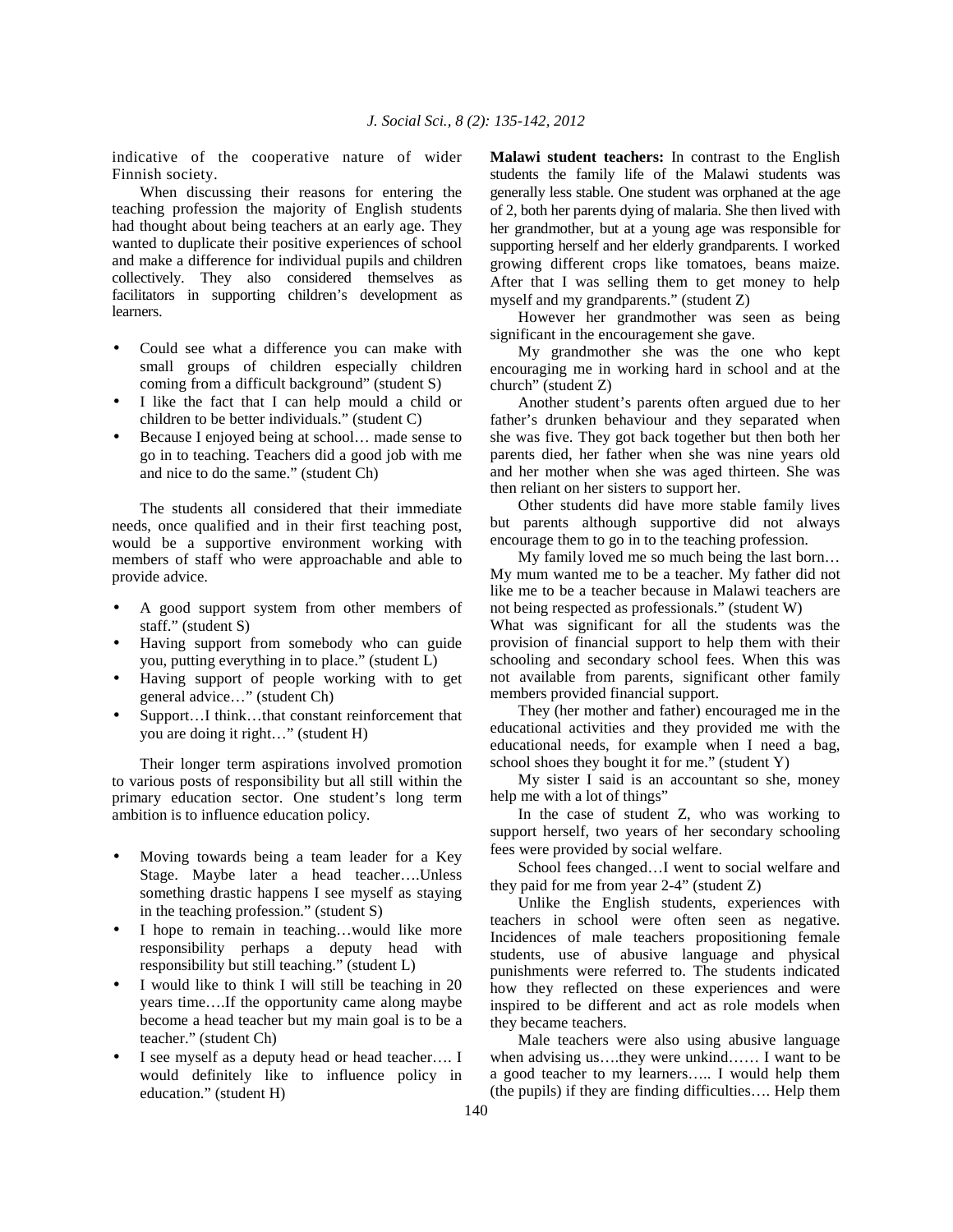patiently and give them proper advice not to embarrass them." (student W)

 I had problems with mathematics, when you did not pass mathematics he (the mathematics teacher) gave you punishment that is why I was running away from school….. We should love them (the pupils) and know what their problem is because we have different problems coming in to school so we have to think very slowly so that learners should understand"

 One student did refer to her primary teacher as inspirational and commented on the encouragement he gave to get an education and succeed in life.

 I used to love my teacher he respected me…. he used to encourage us we had an education so that we can succeed in life." (student Y)

 The Malawi students saw education as a way of bettering their country, providing good leaders and improving the quality of life, reflecting the current government's education priorities:

- To develop the standards of living for the learners and to socialise the learners" (student Z)
- Impart knowledge in learners for them to be good leaders in the future….If the country does not have good leaders it will continue to be poor…I want to impart knowledge to remove primitive life" (student W)
- To end ignorance because here in Malawi there is more ignorance…if the education is not better children are just getting married, dropping out of school, that means it is not good for our country." (student Y)

 A further government priority that was reflected in the students' responses was the empowering of women:

- I want to empower a lot of girls...I want to inspire them to be educated." (student  $X$ )
- When considering their reasons for going in to teaching one key factor highlighted was to escape from poverty
- I was thinking I do not want to be a beggar in my whole life." (student Z)
- I go for teaching because that was the only profession for which I was qualified to do." (student W)

 However the major reasons cited by the students were to act as role models, to help better their pupils' prospects and to improve the country.

I could develop different lives of people so they could maybe depend on themselves." (student Z)

- You know in rural areas when they (girls) see a person like me saying I am a teacher they are inspired a lot" (student X)
- Because teachers act as role models…… to end ignorance because here in Malawi there is more ignorance" (student Y)

 When considering their immediate needs, once qualified and starting their teaching careers, the Malawi students focused on issues relating to physical infrastructure and inadequate teaching and learning materials, reflecting the inadequate funding and management available in primary schools:

- I may need good accommodation... more resources in my school where I will be teaching" (student Y)
- Maybe somewhere where you can live....I might need some good building and maybe a mattress." (student X)
- Just resources in Malawi we have poor resources…. Our salaries… sometimes we receive our salaries very late…." (student W)

 The Malawi students' longer term aspirations highlighted the relatively low status a primary teacher has in Malawi. In contrast with the English students, not one saw themselves as remaining in a primary teaching environment. They all saw being a primary teacher as a stepping stone to what they considered to be a higher status role; a secondary teacher, a lecturer or in one case a lawyer:

- My goal is I want to be a secondary teacher….I am also going to apply to be a lecturer" (student Y)
- I want to be a teacher but my vision is to be a lecturer" (student X)
- I promise that I will never die a primary teacher I will carry on from there up till I reach a college teacher." (student Z)
- I want to be a lawyer one day" (student W)

### **CONCLUSION**

 By means of a comparative study of English and Malawian primary student teachers, multiple influences for choosing teaching as a career were identified in common to both groups. These included: personal experiences of school; teacher- pupil relationships; family background and supportive significant otherseither parents or other family members; self determination and a desire to help children. Education was seen as a